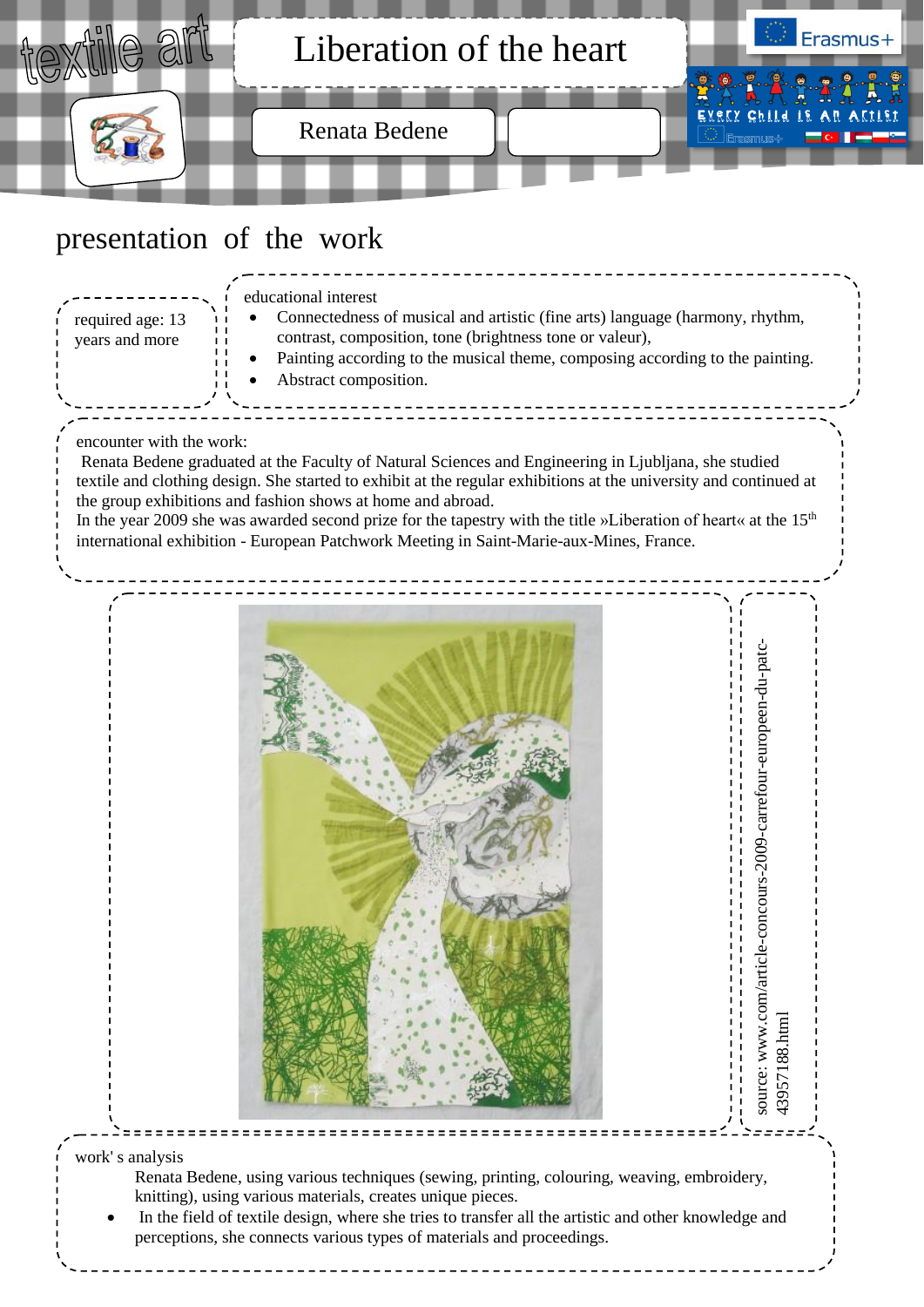## creative process

## **progress**

- students tasks
- $\rightarrow$  Observing the reproductions of F. Kupka Fugue en deux couleurs; Piet Mondrian Brodway Boogie- Woogie; Luigi Russolo – Music; they learn the aspects of connection of music and visual arts.
- $\rightarrow$  Observing the patchwork students learn about Slovenian and foreign artists (Boris Zaplatil, Cvetka Hojnik, Margareta Volk Čalič, Renata Bedene).
- $\rightarrow$  They observe the original patchwork of Renata Bedene.
- instructions
- $\rightarrow$  Draw a sketch.
- $\rightarrow$  Design an abstract composition using different types of cloth music as a motif.
- $\rightarrow$  Paste various pieces of cloth to the basis-square shape.
- $\rightarrow$  When you all finish we will put all the squares together and make patchwork.
- teacher's role
- $\rightarrow$  Make a composition out of the cloth shapes.
- $\rightarrow$  The shapes can overlap.
- $\rightarrow$  Paste (glue) the shapes.
- $\rightarrow$  You will use the pasting tape for cloth and an iron.
- $\rightarrow$  Use different materials (according to the structure, thickness, colours...)